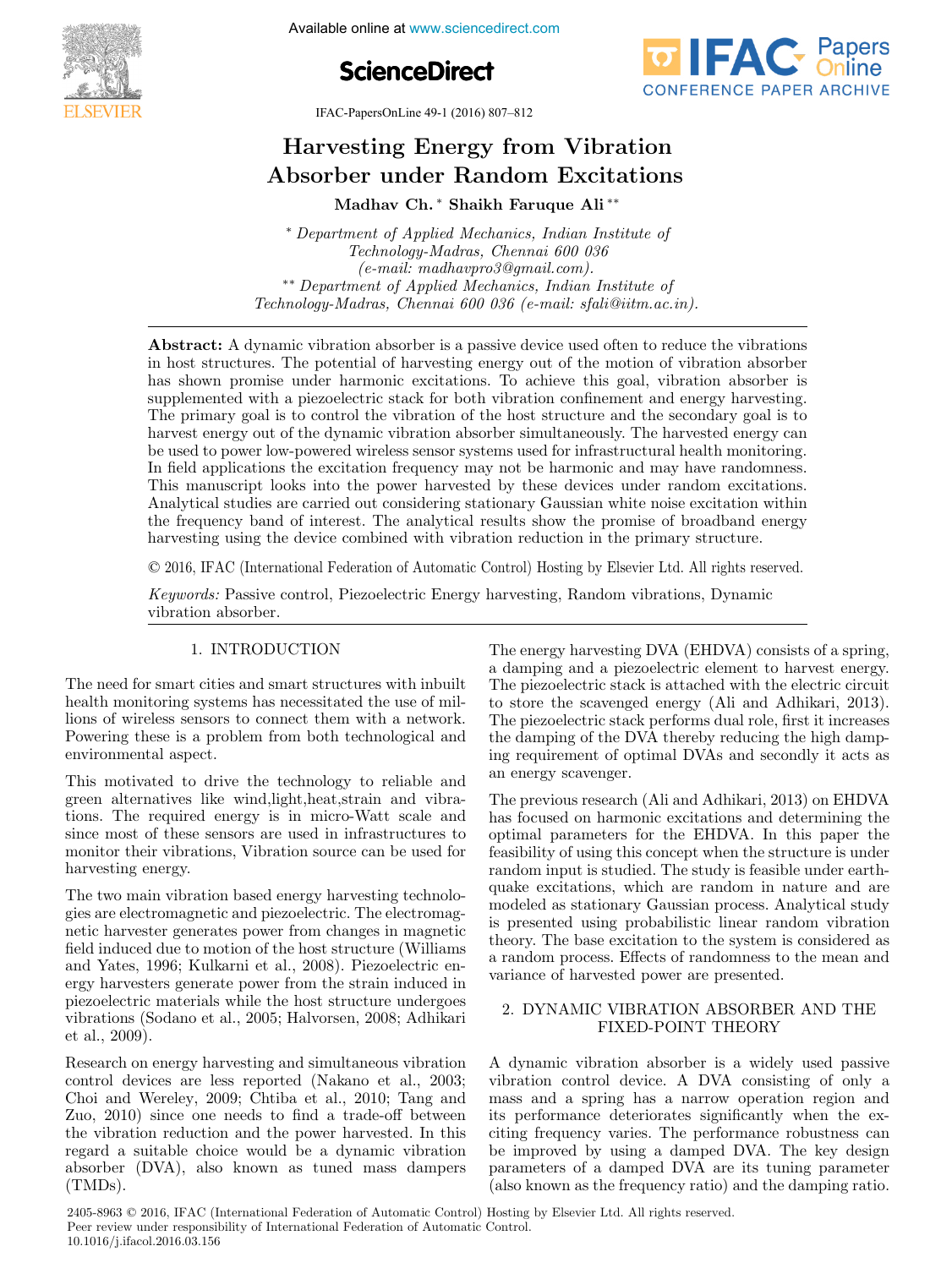The first mathematical theory on the damped DVA was presented by Ormondroyd and Hartog (1928). Den Hartog (Hartog, 1985) introduced the optimum solution of a damped DVA that is attached to a damping-free primary system. His fixed-point theory states the existence of two fixed points, P and Q in the frequency response curves of the displacement of the primary structure. The points P and Q are independent of the damping in the absorber as shown in Fig. 1. This reduces the optimization parameters only to the frequency ratio. Based on the fixed-point theory, Den Hartog found the optimum tuning parameter and defined the optimality for the optimum absorber damping.



Fig. 1. Frequency response for an undamped structure with Dynamic vibration absorber. Existence of fixed points is evident.



Fig. 2. Frequency response for a damped structure with Dynamic vibration absorber, Exact fixed point are unavailable.

As shown in Fig. 2, when a primary system is damped, the usefulness of the fixed-points feature is no longer strictly valid. Thus, obtaining an exact closed-form solution for the optimum tuning parameter or optimum damping ratio becomes very difficult. A number of studies have focused on the approximate and numerical solutions. These include numerical optimization schemes proposed by Randall et al. (1981); Zhu et al. (2004); nonlinear programming techniques by Liu and Coppola (2010); frequency locus method by Thompson (1980) and min-max Chebyshev's criterion by Pennestri (1998) to name a few. Numerical studies based on minimax optimization are reported in Chtiba et al. (2010); Brown and Singh (2011). In spite of being exact, these analyses are usually problem specific and may not give physical insights to the phenomenon for a general case.

Ghosh and Basu (2007) identified that for small damping in the primary system, although there exist no points like Pand Q in a strict sense, the fixed-point theory can be applied. Ghosh and Basu (2007) derived an approximate

analytical solution for the optimum tuning parameter based on the assumption that the fixed-points theory approximately holds when a damped DVA is attached to a lightly or moderately damped primary system (see Fig. 2). Motivated by this, a fixed-point theory for the coupled electromechanical system was developed in Ali and Adhikari (2013).

In this paper, we aim to provide an analytical derivation of the power harvested by an energy harvesting DVA under random excitation. The optimal DVA parameters which reduce the primary structure vibrations as well as harvest maximum power are discussed.

# 3. ENERGY HARVESTING DYNAMIC VIBRATION ABSORBER

In this section a description of the energy harvesting vibration absorber is given. An energy harvesting dynamic vibration absorber (EHDVA) consist of a vibration absorber with piezoelectric material and an electric circuit to harvest energy out of the vibration absorber.



Fig. 3. Energy harvesting dynamic vibration absorber

The coupled two degree of freedom electromechanical system representing the EHDVA as shown in the Fig 3. A DVA is added to primary mass and consists of spring, damping, piezoelectric element and an electric circuit for harvesting energy from dynamic vibration absorber (Ali and Adhikari, 2013). The electromechanical model is subjected to base excitation and the output voltage is obtained across the load resistance. Linear random vibration theory is considered for the analytical work.

The coupled dynamics of system is expressed by three ordinary differential equations. Apart from the parameters considered in the (Ali and Adhikari, 2013), the random base excitation  $x<sub>b</sub>(t)$  is considered here.

$$
m_0\ddot{x_0} + k_0(x_0 - x_b) + c_0(\dot{x_0} - \dot{x_b}) + k_h(x_0 - x_h)
$$
  
+
$$
c_h(\dot{x_0} - \dot{x_h}) = 0
$$
  

$$
m_h\ddot{x_h} + k_h(x_h - x_0) + c_h(\dot{x_h} - \dot{x_0}) - \theta v = 0
$$
  

$$
C_p\dot{v} + \frac{v}{R} + \theta(\dot{x_h} - \dot{x_0}) = 0
$$
 (1)

Where,  $m_0, c_0$  and  $k_0$  are the mass, damping and stiffness of the primary structure respectively.  $m_h, c_h$  and  $k_h$ represent the mass, damping and stiffness of the DVA respectively. The mechanical equations in (1) are coupled with the electrical equation through the electro-mechanical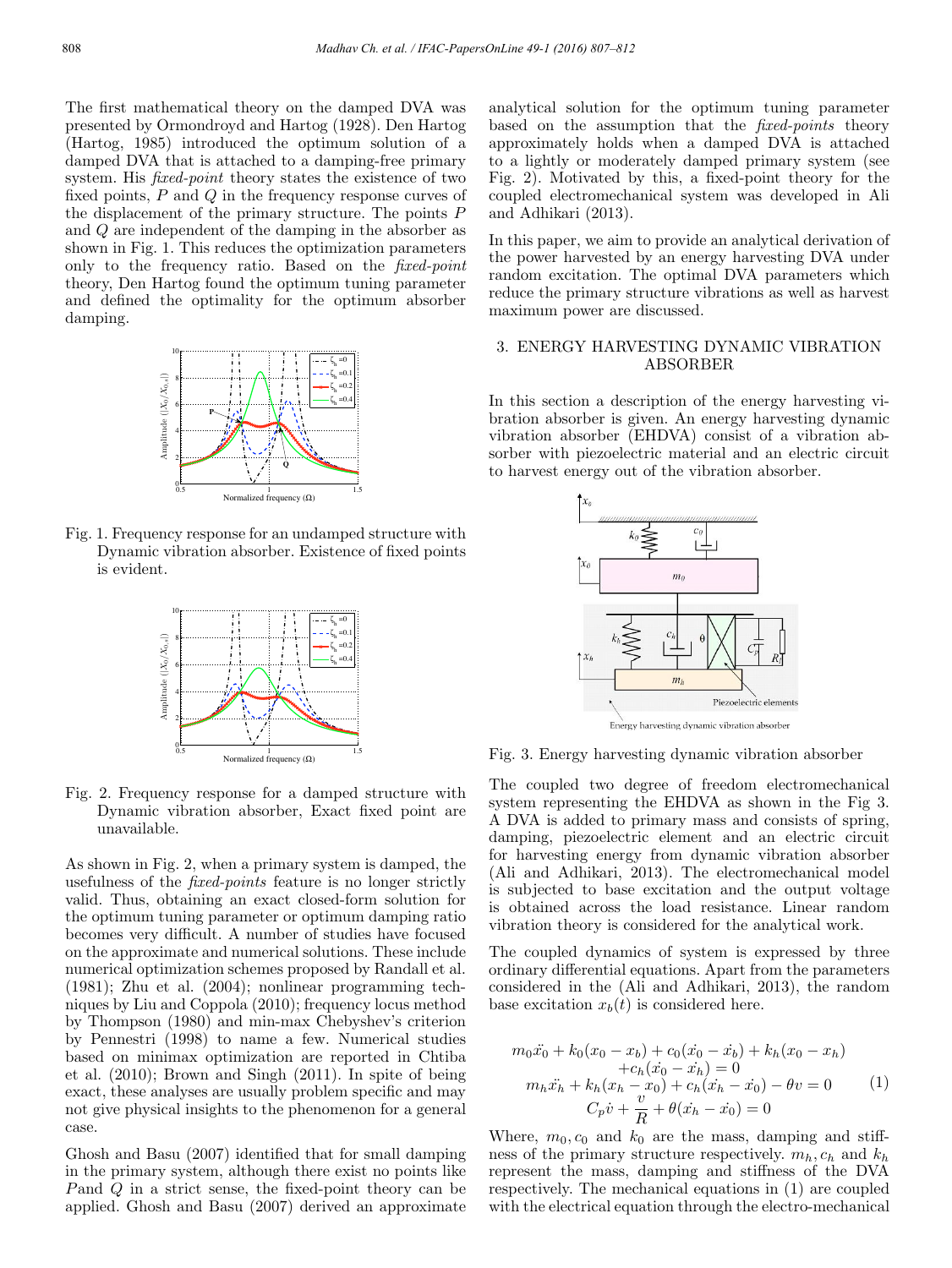coupling parameter  $\theta$ ,  $C_p$  is the capacitance and R is the load across the electrical circuit with voltage,  $v$ .

Converting in to frequency domain and normalizing with the resonant frequency of primary mass, we have,

$$
\begin{aligned}\n &(-\Omega^2 + 2(\zeta_0 + \zeta_h \mu \beta) i\Omega + 1 + \mu \beta^2) X_0 \\
&- \mu(2\zeta_h \beta i\Omega + \beta^2) X_h = (1 + 2\zeta_0 i\Omega) X_b \\
&- (2\zeta_h \beta i\Omega + \beta^2) X_0 + (-\Omega^2 + 2\zeta_h \beta i\Omega + \beta^2) X_h \\
&- \frac{\theta \beta^2 V}{k_h} = 0 \\
&- \frac{\theta \alpha i \Omega X_0}{C_p} + \frac{\theta \alpha i \Omega X_h}{C_p} + (\beta + \alpha i\Omega) V = 0\n \end{aligned}
$$
\n(2)

where the dimensionless variables are defined as

$$
\mu = \frac{m_h}{m_0}, \beta = \frac{\omega_h}{\omega_0}, \alpha = \omega_0 C_p R, \zeta_h = \frac{c_h}{2m_h \omega_h}, K^2 = \frac{\theta^2}{k_h C_p}
$$

The equations in 2 can be written in matrix form as  $AX = B$ . On solving, we get

$$
H(\omega) = \begin{bmatrix} X_0 = H(\omega)X_b, V = K(\omega)X_b \\ -\Omega^2 \beta - i\Omega^3 \alpha + 2i\zeta_b \beta^2 \Omega - 2\zeta_b \beta \Omega^2 \alpha \\ + \beta^3 + i\beta^2 \alpha \Omega + iK^2 \beta^2 \alpha \Omega (1 + 2i\zeta_0 \Omega) \\ \Delta \end{bmatrix}
$$

$$
K(\omega) = \frac{-i\theta \alpha \Omega^3 (1 + 2i\zeta_0 \Omega)}{\Delta C_p}
$$
(4)

Here  $\Delta$  is the determinant of matrix A.

# 4. ANALYSIS USING STOCHASTIC THEORY

Consider a stochastic process with input  $x(t)$ , and output  $y(t)$ , then the mean square of the input is given by

$$
\langle x(t)^2 \rangle = \int_{-\infty}^{\infty} S_{xx} d\omega = \int_{-\infty}^{\infty} \lim_{T \to \infty} \frac{X(\omega) X^*(\omega)}{T} d\omega \tag{5}
$$

where,  $S_{xx}$  is the power spectral density (PSD) of the input,  $x(t)$ .  $X(\omega)$  is the Fourier transform of the input variable. (.)<sup>∗</sup> represents the complex conjugate.

The Fourier transform of the output  $(y(t))$  represented by  $Y(\omega)$  is related to the input using transfer function,  $H(\omega)$ .

$$
Y.Y^* = |H(\omega)|^2 X.X^* \tag{6}
$$

This follows the following relation in time domain.

$$
\langle y(t)^2 \rangle = \int_{-\infty}^{\infty} |H(\omega)^2| S_{xx}(\omega) d\omega \tag{7}
$$

Following Eq 5 and Eq 7, we get

$$
S_{yy}(\omega) = |H(\omega)^2| S_{xx}(\omega)
$$
 (8)

The estimation of mean square value of the primary mass displacement  $( $x_0^2>$ ) and mean value of power( $p >$ )$ generated are carried out for two cases (i) where the base displacement is a white noise processes and (ii) the base acceleration is a white noise process.

### 4.1 Case 1: base displacement as white noise

A white noise has a constant PSD. Therefore, the mean square value of primary mass displacement  $\left( \langle x_0^2(t) \rangle \right)$  and mean square value of voltage  $( $v^2(t) >$ ) generated$ are given as

$$
\langle x_0^2 \rangle = c\omega_0 \int_{-\infty}^{\infty} |H(\Omega)|^2 d\Omega \qquad (9)
$$

$$
\langle v^2 \rangle = c\omega_0 \int_{-\infty}^{\infty} |K(\Omega)|^2 d\Omega
$$

and mean value of power is given as

$$
\langle p \rangle = \frac{c\omega_0}{R} \int_{-\infty}^{\infty} |K(\Omega)|^2 d\Omega \tag{10}
$$

where 'c' is PSD of base displacement  $(S_{x_hx_h})$ . PSD of primary mass displacement and voltage generated are given by

$$
S_{x_0x_0}(\omega) = |H(\Omega)|^2 S_{x_bx_b}(\omega) \tag{11}
$$

$$
S_{vv}(\omega) = |K(\Omega)|^2 S_{x_b x_b}(\omega) \tag{12}
$$

Since we are interested in the power parameter

$$
S_{pp}(\omega) = \frac{S_{vv}(\omega)^2}{R^2} \tag{13}
$$

 $H(\Omega)$  and  $K(\Omega)$  are given by Eq 3 and Eq 4, respectively.

### 4.2 Case 2: base acceleration as white noise

In many real life cases the host structure may undergo random acceleration, like in earthquake excitations or strong wind. It is easier to formulate the problem in terms of acceleration variables in the forcing function. The equations in this case are given as

$$
\langle x_1^2 \rangle = \frac{c_1}{\omega_0^3} \int_{-\infty}^{\infty} \frac{|H(\Omega)|^2}{\Omega^4} d\Omega \qquad (14)
$$

$$
\langle v^2 \rangle = c_1 \omega_0 \int_{-\infty}^{\infty} |K(\Omega)|^2 d\Omega
$$

and mean value of power is given as

$$
\langle p \rangle = \frac{c_1 \omega_0}{R} \int_{-\infty}^{\infty} |K(\Omega)|^2 d\Omega \tag{15}
$$

where  $c_1 = S_{\ddot{x_b}\ddot{x_b}}(\omega)$ , hence  $S_{x_b x_b}(\omega) = \frac{c_1}{\omega^4}$ 

The integrals in Eq 9, Eq 10, Eq 14 and Eq 15 are difficult to have exact solutions. An approximate way to find solution is given in Roberts and Spanos (1990). The solution to an integral of the form

$$
I_m = \int_{-\infty}^{\infty} \frac{\Xi_m(\omega)}{\Delta(\omega)\Delta^*(\omega)} d\omega
$$

where

$$
\Xi_m(\omega) = \zeta_{m-1}\omega^{2m-2} + \zeta_{m-2}\omega^{2m-4} + \dots + \zeta_0
$$
  

$$
\Delta(\omega) = \lambda_m(i\omega)^m + \lambda_{m-1}(i\omega)^{m-1} + \dots + \lambda_0
$$

is given as

$$
I_m = \frac{\pi}{\lambda_m} \frac{det[N]}{det[D]} \tag{16}
$$

where the numerator and the denominator are given as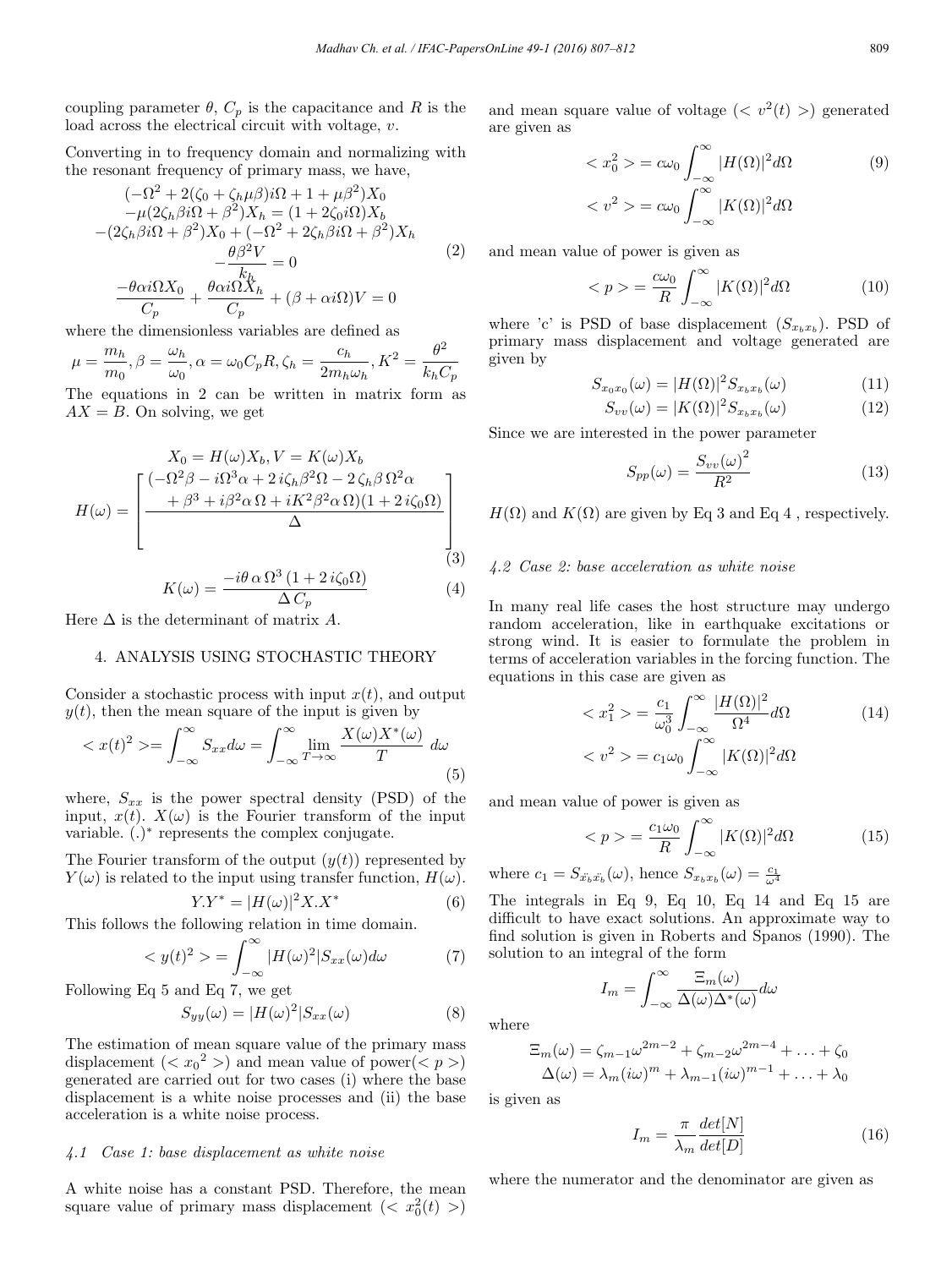$$
[N] = \begin{bmatrix} \zeta_{m-1} & \zeta_{m-2} & \cdots & \cdots & \zeta_{0} \\ -\lambda_m & \lambda_{m-2} & -\lambda_{m-4} & \lambda_{m-6} & \cdots & \cdots \\ 0 & -\lambda_{m-1} & \lambda_{m-3} & -\lambda_{m-5} & \cdots & \cdots \\ 0 & \lambda_m & -\lambda_{m-2} & \cdots & \cdots & \cdots \\ \vdots & \vdots & \vdots & \ddots & \cdots & \vdots \\ 0 & 0 & \cdots & \cdots & -\lambda_2 & \lambda_0 \end{bmatrix}
$$

$$
[D] = \begin{bmatrix} \lambda_{m-1} & -\lambda_{m-3} & \lambda_{m-5} & -\lambda_{m-7} & \cdots & \cdots \\ -\lambda_m & \lambda_{m-2} & -\lambda_{m-4} & \lambda_{m-6} & \cdots & \cdots \\ 0 & -\lambda_{m-1} & \lambda_{m-3} & -\lambda_{m-5} & \cdots & \cdots \\ \vdots & \vdots & \vdots & \ddots & \cdots & \vdots \\ 0 & 0 & \cdots & \cdots & -\lambda_2 & \lambda_0 \end{bmatrix}
$$
  
5. RESULTS AND DISCUSSIONs

This section discusses the parametric variation in the power harvested with respect to the mechanical (absorber damping coefficient,  $\zeta_h$ ) and electrical parameters (nondimensional time constant,  $\alpha$ , nondimensinal coupling coefficient,  $K$ ). Other parameters that are left constant in the analysis are

| Mass of frame      | $527.9$ Kg       |
|--------------------|------------------|
| Length             | $186 \text{ mm}$ |
| Resonant frequency | $1.078$ Hz       |
| Mass of DVA        | $17.6$ Kg        |
| Damping            | $1.0\%$          |
| Frequency          | $1.06$ Hz        |

### 5.1 Base Displacement as white noise

The response for the case 1 are shown in Fig. 4 to Fig. 11. Figure 4 shows the variation of mean power generated  $w.r.t$ the mechanical damping in the DVA. It is observed that the mean value of power generated increases by reducing the damping in the absorber. As damping increases the vibration of the DVA reduces and thereby less power is generated.



Fig. 4. Variation of mean power harvested w.r.t DVA damping  $\zeta_h$ 

From Fig 5 and Fig 6 it can be observed that the mean value of power generated attains a maximum for particular values of electrical parameters  $\alpha$  and K. Hence by designing these values in the range close to these peaks one can get maximum returns.

The spectral density plot of power generated from Fig 7 shows that the maximum power generated is when the



Fig. 5. Variation of mean power harvested w.r.t  $\alpha$ 



Fig. 6. Variation of mean power harvested  $w.r.t$  K



Fig. 7. PSD of power harvested

frequency of vibration are close to natural frequency of the primary mass system. This is obvious as there is more motion in the primary and the secondary structures near the resonant frequencies.

Fig 8 shows the variation of the mean square primary mass displacement. There exists a particular value of  $\alpha$  beyond which increase in  $\alpha$  increases the variance in displacement. This particular  $\alpha$  value depends on the existing damping.Similar information can be obtained from Fig 9.From Fig 10 we can see that the primary mass displacemnet is minimum for a particular value of K.

Fig 11 shows that the maximum spectral density of primary mass displacement is for  $\Omega$  close to 1, this is true because maximum displacement is observed near the frequencies close to natural frequency.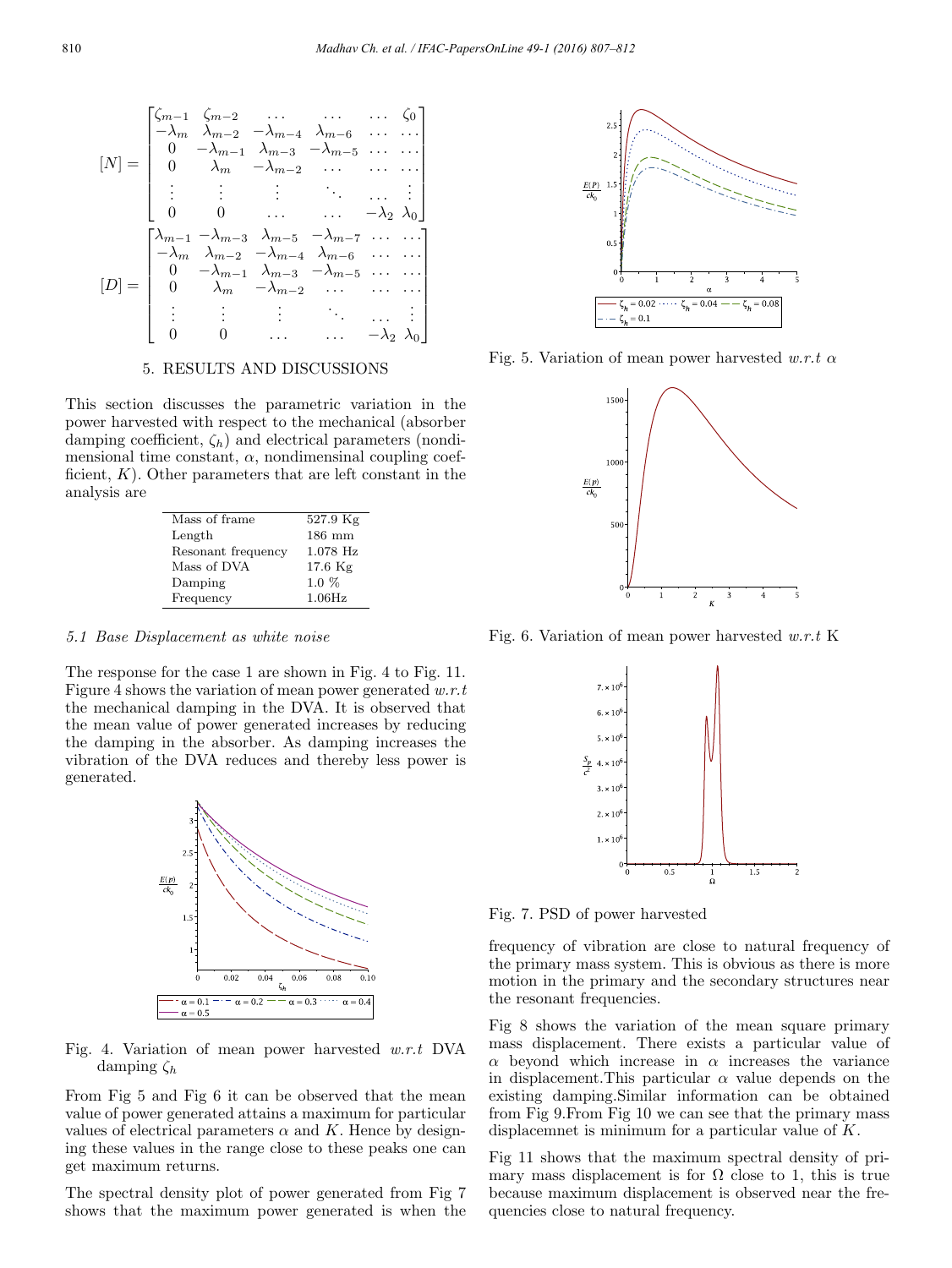

Fig. 8. Variation of mean square primary mass displacement w.r.t  $\alpha$ 



Fig. 9. Variation of mean square primary mass displacement w.r.t  $\zeta_h$ 



Fig. 10. Variation of mean square primary mass displacement w.r.t K

Hence by suitably choosing the values of mechanical and electrical coefficients one can achieve minimum displacement in the primary mass while maximizing the power harvested.

## 5.2 Base acceleration as white noise

Variation in the power harvested for the case 2 are shown from Fig 12 to Fig 16. By observing these plots of variation of mean power generated one can make similar conclusions as in the case 1.



Fig. 11. PSD of primary mass displacement



Fig. 12. Variation of mean power harvested w.r.t vs  $\zeta_h$ 



Fig. 13. Variation of mean power harvested w.r.t  $\alpha$ 

# 6. CONCLUSION

It has been shown that the vibrations of structures can be controlled using the EHDVA when the base excitation is random. Further it has been shown that the unwanted vibrations can be used to generate energy. The order of generated energy increases with the mass of structure. Hence for sufficiently large bodies , like bridges, EHDVA can be used to run low power sensor devices and hence can work autonomously.

### **REFERENCES**

Adhikari, S., Friswell, M., and Inman, D.J. (2009). Piezoelectric energy harvesting from broadband random vibrations. Smart Materials & Structures, 18(11), 115005.